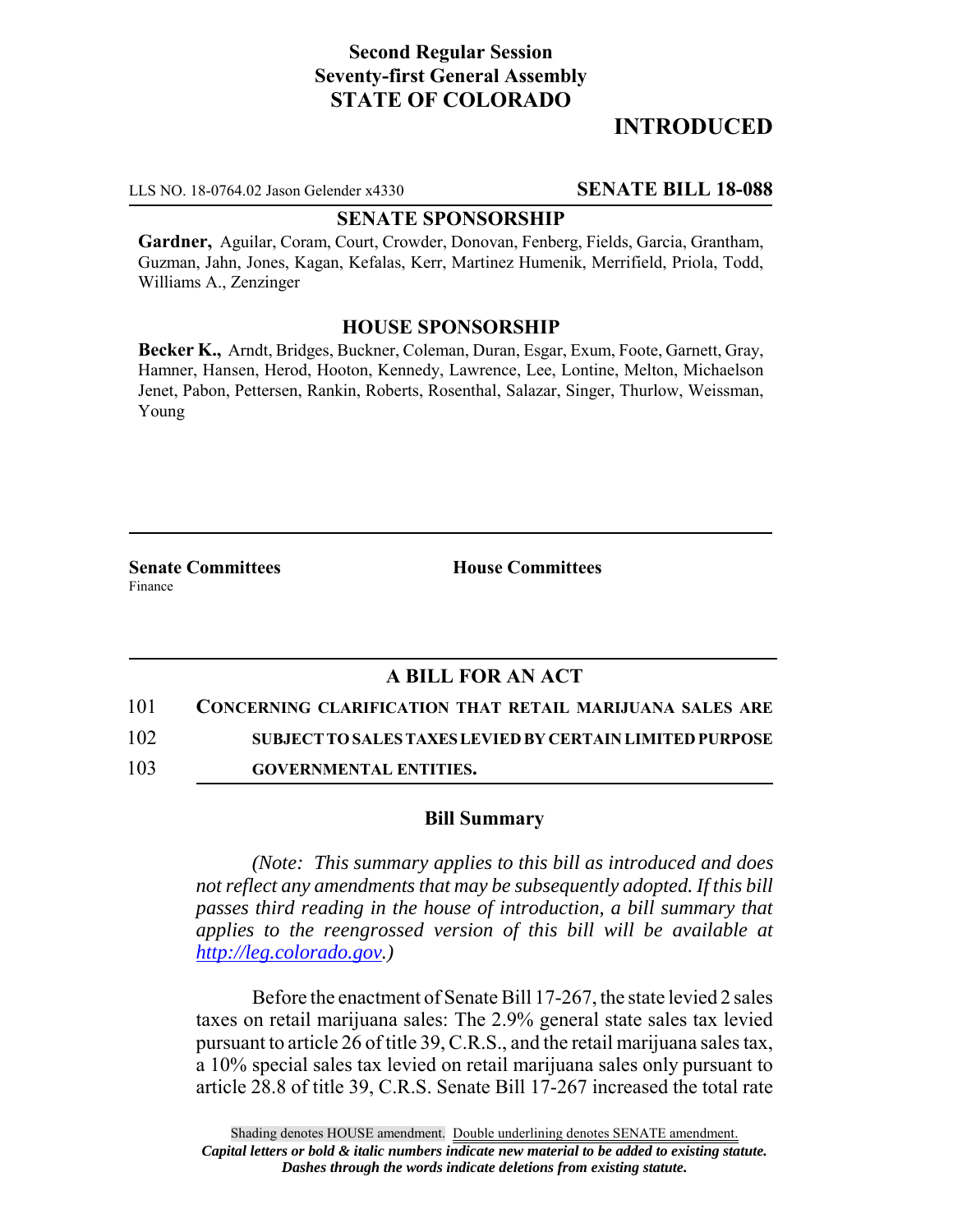of state sales tax levied on retail marijuana sales, as authorized by prior voter approval, by exempting retail marijuana sales from the 2.9% general state sales tax and increasing the rate of the retail marijuana sales tax from 10% to 15%, effective July 1, 2017.

Because enabling statutes specify that the regional transportation district (RTD), the scientific and cultural facilities district (SCFD), and health services districts (HSD) may levy sales tax only on transactions upon which the state levies sales tax "pursuant to the provisions of article 26 of title 29, C.R.S.," the exemption of retail marijuana sales from the general state sales tax had the unintended consequence of exempting such sales from RTD, SCFD, and HSD sales taxes even though the state continues to levy the retail marijuana sales tax pursuant to article 28.8 of title 39, C.R.S. In addition, other statutes that empower certain special districts and authorities to levy sales taxes only upon transactions upon which the state levies sales tax, but do not specifically reference article 26, are sufficiently ambiguous that they could be interpreted to no longer authorize those special districts to levy sales tax on retail marijuana sales.

The bill clarifies that:

- ! Retail marijuana sales remain subject to the sales taxes of the RTD, SCFD, and HSD and any other sales taxes that limited purpose governmental entities levied on retail marijuana sales before July 1, 2017; and
- ! A special district or other limited purpose governmental entity that was not levying sales tax on retail marijuana before July 1, 2017, may not levy sales tax on retail marijuana sales.

1 *Be it enacted by the General Assembly of the State of Colorado:*

2 **SECTION 1. Legislative declaration.** (1) The general assembly

- 3 hereby finds and declares that:
- 

4 (a) In enacting Senate Bill 17-267 in 2017, the general assembly

5 exempted retail marijuana sales from the general state sales tax and

6 increased the rate of the retail marijuana sales tax so that, without

- 7 reducing total state sales tax revenue attributable to retail marijuana sales,
- 8 only one state sales tax would be levied on such sales;

9 (b) In exempting retail marijuana sales from the general state sales 10 tax, the general assembly inadvertently exempted such sales from regional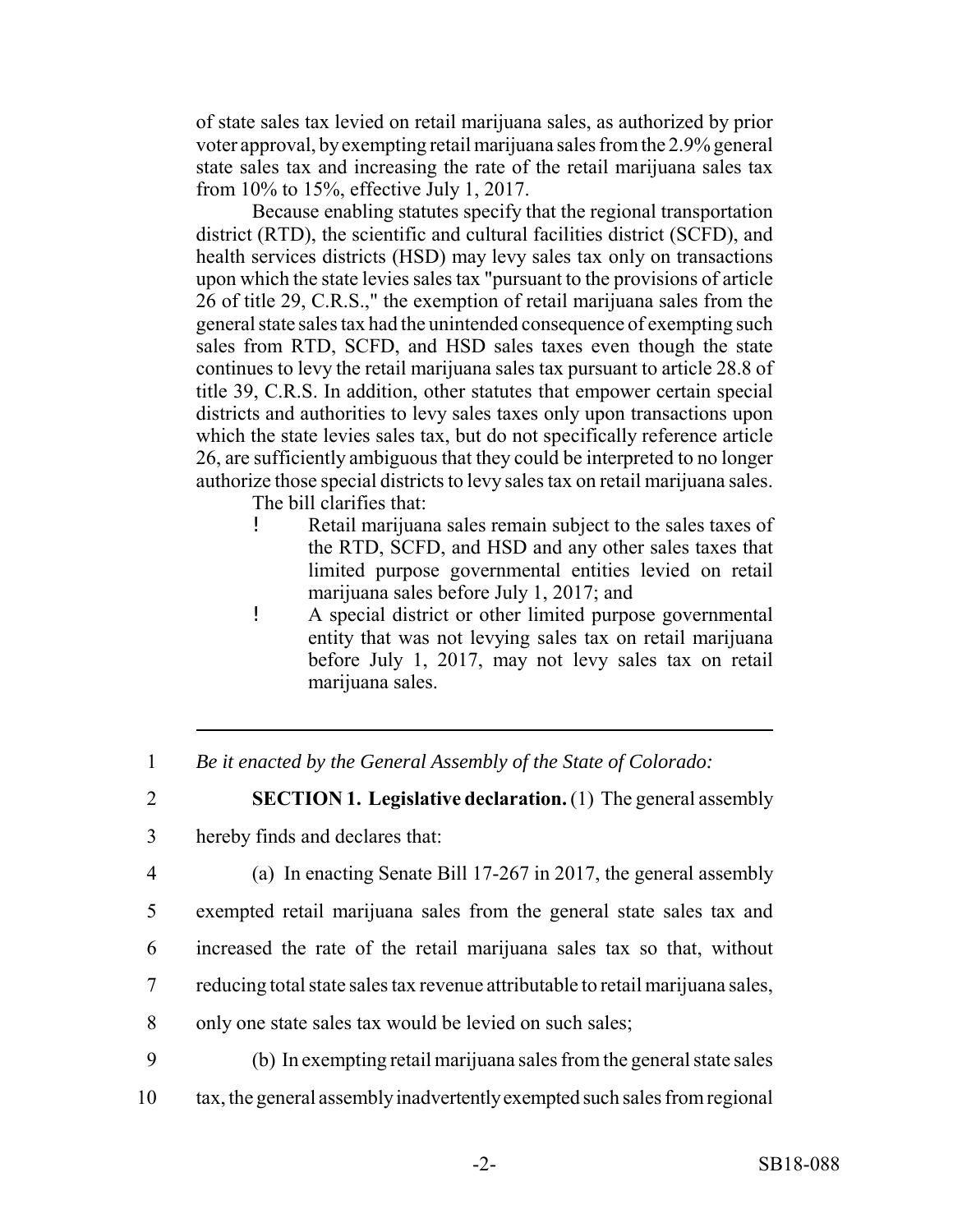transportation district, scientific and cultural facilities district, and health services district sales taxes and made it unclear whether certain other limited purpose governmental entities that were levying sales taxes on 4 such sales before July 1, 2017, could continue to levy sales taxes on such sales;

 (c) The inadvertent and unintended exemption of retail marijuana sales from certain special district and other governmental entity sales taxes:

 (I) Is inconsistent with prior voter approval to levy broad general sales taxes obtained by the affected special districts and other governmental entities; and

 (II) Adversely impacts the ability of the affected special districts and other governmental entities to provide the services, programs, and facilities that they were organized to provide.

(2) The general assembly further finds and declares that:

 (a) Subject only to constitutional limitations, the general assembly has plenary power to enact legislation, including the power to enact retroactive curative and remedial legislation for the purpose of curing and remedying past errors and omissions in previously enacted legislation; and

 (b) It is necessary to enact this act as retroactive curative and remedial legislation to correct an oversight in Senate Bill 17-267 and ensure that the original intent of the general assembly in enacting Senate Bill 17-267 that the affected special districts and other governmental entities be able to continue to levy sales taxes on retail marijuana sales on and after July 1, 2017, is realized.

(3) The general assembly further finds and declares that it is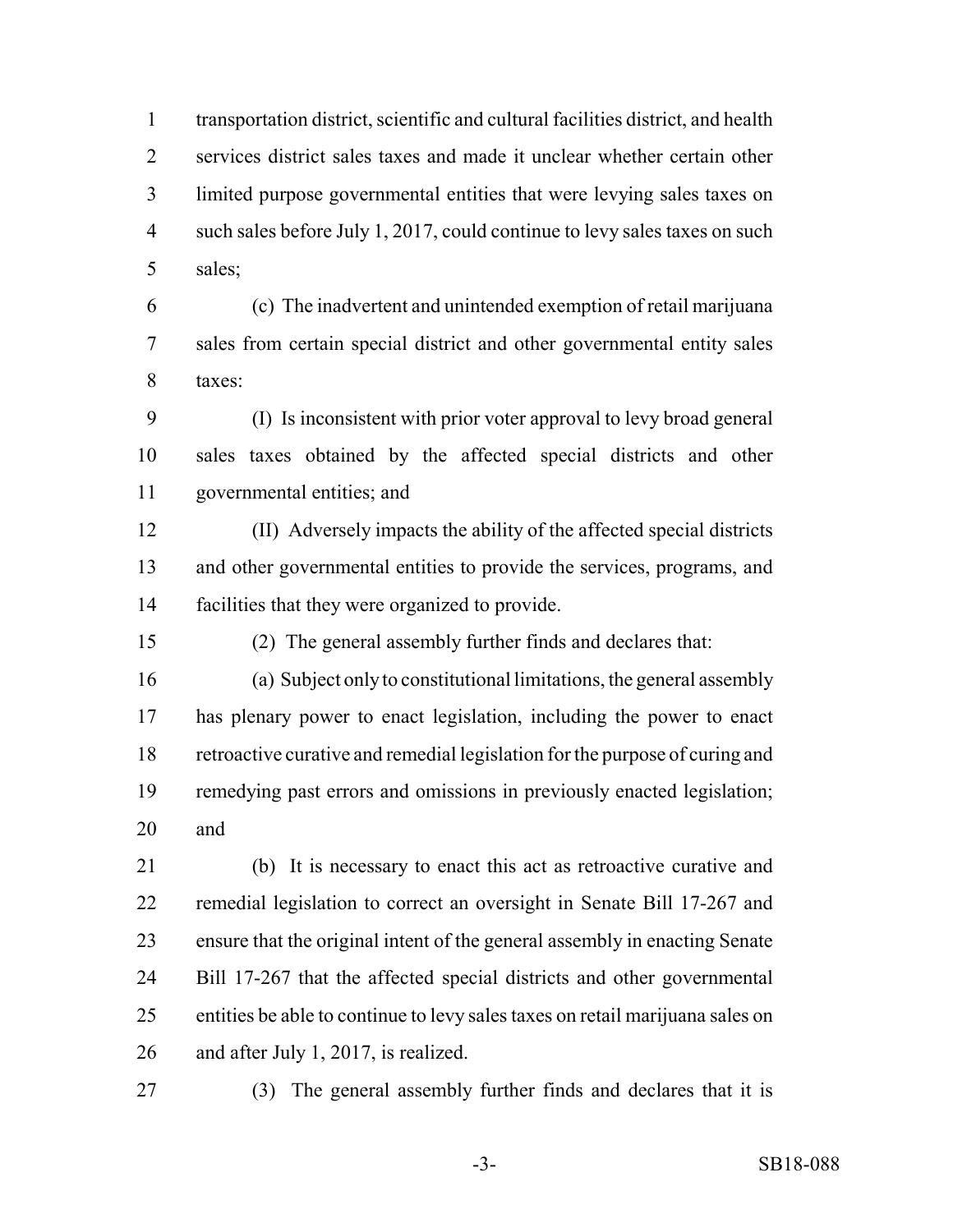necessary, appropriate, in the best interest of the state, and consistent with existing state tax policy and prior voter approval to levy broad general sales taxes obtained by the affected special districts and other governmental entities to clarify that retail marijuana sales remain subject to sales taxes levied by the affected special districts and other governmental entities so long as the continued levying and collection of the taxes on such sales complies with the requirements of the Colorado constitution and applicable decisions of the Colorado supreme court and Colorado court of appeals.

 **SECTION 2.** In Colorado Revised Statutes, **amend** 39-26-729 as follows:

 **39-26-729. Retail sales of marijuana.** (1) On and after July 1, 2017, all retail sales of marijuana upon which the retail marijuana sales tax is imposed pursuant to section 39-28.8-202 are exempt from taxation under part 1 of this article 26 BY THE STATE OR BY ANY SPECIAL DISTRICT OR OTHER LIMITED PURPOSE GOVERNMENTAL ENTITY THAT WAS NOT LEVYING SALES TAX ON RETAIL SALES OF MARIJUANA UNDER PART 1 OF THIS ARTICLE 26 BEFORE JULY 1, 2017. NOTWITHSTANDING ANY OTHER LAW TO THE CONTRARY, ANY SPECIAL DISTRICT OR OTHER LIMITED PURPOSE GOVERNMENTAL ENTITY THAT WAS LEVYING SALES TAX ON 21 RETAIL SALES OF MARIJUANA UNDER PART 1 OF THIS ARTICLE 26 BEFORE 22 JULY 1, 2017, RETAINS ITS AUTHORITY TO CONTINUE LEVYING SALES TAX 23 UPON RETAIL SALES OF MARIJUANA UNDER THIS ARTICLE 26.

24 (2) THE GOVERNING BODY OF ANY SPECIAL DISTRICT OR LIMITED PURPOSE GOVERNMENTAL ENTITY THAT WAS LEVYING SALES TAX UPON RETAIL MARIJUANA SALES BEFORE JULY 1, 2017, SHALL DETERMINE WHETHER THE LEVYING OF SUCH SALES TAX COMPLIES WITH THE